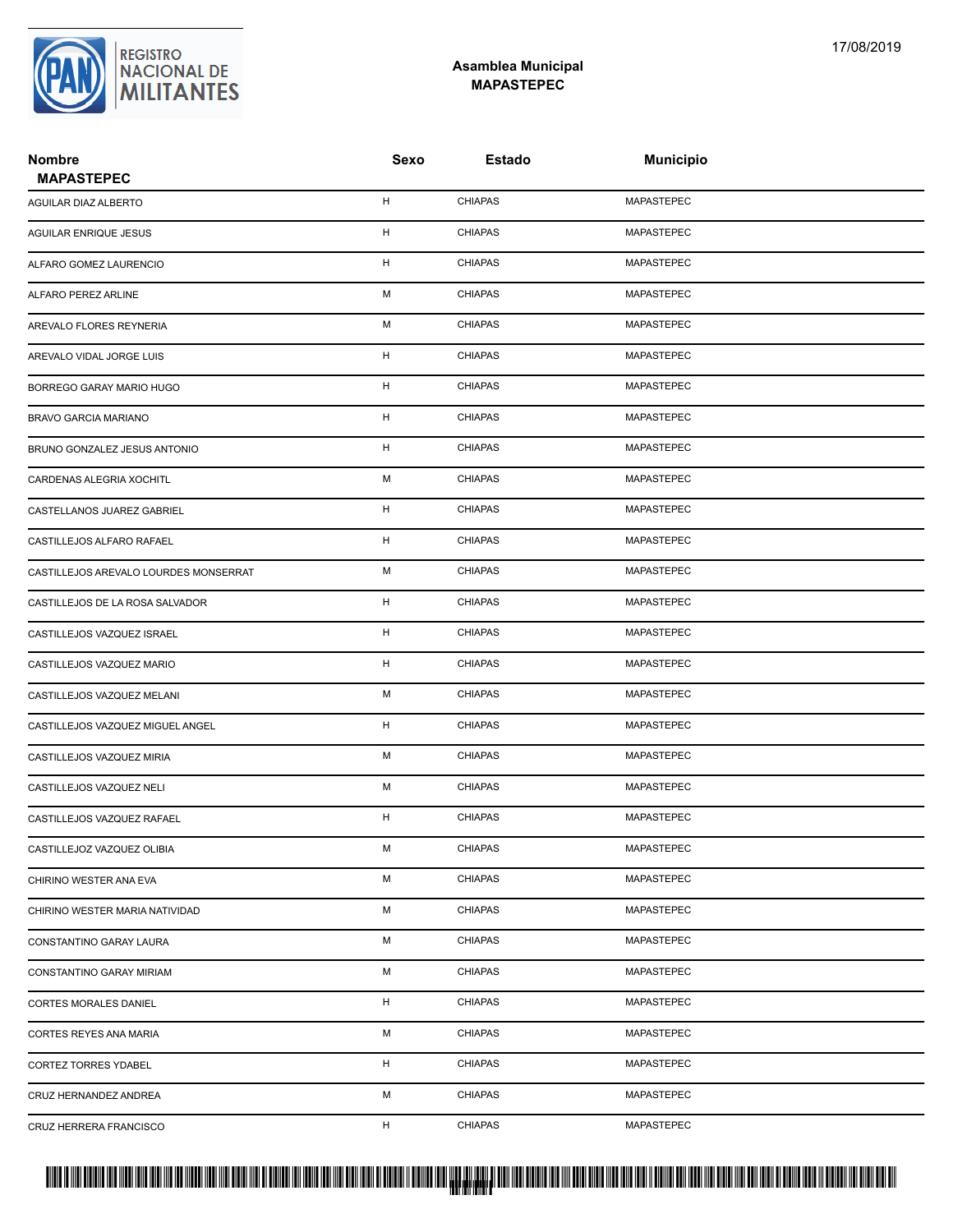## PROTUCCION SU REGION DA SU REGIONAL DE LA SULTA SU REGIONAL DE MILITANTES CONTRADO NACIONAL DE MILITANTES CONTRADO N <mark>. Pangyakan k</mark>

| Nombre                              | Sexo | <b>Estado</b>  | <b>Municipio</b>                           |
|-------------------------------------|------|----------------|--------------------------------------------|
| CRUZ MENDOZA CUAUHTEMOC             | н    | <b>CHIAPAS</b> | MAPASTEPEC                                 |
| CRUZ OLIVERA FRANCISCO              | н    | <b>CHIAPAS</b> | MAPASTEPEC                                 |
| DE LEON ALCAZAR CLARA               | М    | <b>CHIAPAS</b> | MAPASTEPEC                                 |
| DOMINGUEZ REYES VIRGINIO            | н    | <b>CHIAPAS</b> | MAPASTEPEC                                 |
| ESCOBAR VALENCIA FREDY              | н    | <b>CHIAPAS</b> | MAPASTEPEC                                 |
| ESPINOSA CHIRINO ROSA MERCEDES      | M    | <b>CHIAPAS</b> | MAPASTEPEC                                 |
| ESPINOSA SANTOS JOSE LUIS           | н    | <b>CHIAPAS</b> | MAPASTEPEC                                 |
| ESPINOZA MORENO NEFTALI             | н    | <b>CHIAPAS</b> | MAPASTEPEC                                 |
| ESTUDILLO VILLALOBOS DIDIER ANTONIO | н    | <b>CHIAPAS</b> | MAPASTEPEC                                 |
| FRANCO CASTILLEJOS FRIDA VALERIA    | М    | <b>CHIAPAS</b> | MAPASTEPEC                                 |
| GARCIA ESPINOZA JORGE               | н    | <b>CHIAPAS</b> | MAPASTEPEC                                 |
| <b>GOMEZ CORTEZ HEFREN</b>          | н    | <b>CHIAPAS</b> | <b>MAPASTEPEC</b>                          |
| GOMEZ LOPEZ SERGIO ALBERTO          | н    | <b>CHIAPAS</b> | MAPASTEPEC                                 |
| GOMEZ MONTES EDDIE HONEY            | н    | <b>CHIAPAS</b> | MAPASTEPEC                                 |
| GOMEZ OVANDO DEYVIN SOLEDAD         | М    | <b>CHIAPAS</b> | MAPASTEPEC                                 |
| GOMEZ OVANDO VALENTIN               | н    | <b>CHIAPAS</b> | MAPASTEPEC                                 |
| GOMEZ REYES BIHELMAR                | н    | <b>CHIAPAS</b> | MAPASTEPEC                                 |
| GOMEZ TSUZUKI HIROSHI EDUARDO       | н    | <b>CHIAPAS</b> | MAPASTEPEC                                 |
| GONZALEZ REYNOSA HONORIO REYMUNDO   | н    | <b>CHIAPAS</b> | MAPASTEPEC                                 |
| GONZALEZ SANCHEZ GILBERTO           | н    | <b>CHIAPAS</b> | MAPASTEPEC                                 |
| GRAJALES CASTELLANOS RAMIRO         | н    | <b>CHIAPAS</b> | MAPASTEPEC                                 |
| GRAJALES MORENO GUADALUPE           | М    | <b>CHIAPAS</b> | MAPASTEPEC                                 |
| <b>GRAJALES MORENO RAMIRO</b>       | н    | <b>CHIAPAS</b> | MAPASTEPEC                                 |
| HILERIO ROMERO LALO GERMAN          | н    | <b>CHIAPAS</b> | MAPASTEPEC                                 |
| LOPEZ ARRIAGA HIGINIO               | н    | <b>CHIAPAS</b> | MAPASTEPEC                                 |
| LOPEZ LARA VALENTIN                 | н    | <b>CHIAPAS</b> | MAPASTEPEC                                 |
| LOPEZ RUIZ ENRIQUE                  | н    | <b>CHIAPAS</b> | MAPASTEPEC                                 |
| LUIS MORALES PORFIRIA               | M    | <b>CHIAPAS</b> | MAPASTEPEC                                 |
| MAURICIO TOMAS ARCENIO              | н    | <b>CHIAPAS</b> | MAPASTEPEC                                 |
| MAURICIO TOMAS ARMANDO              | н    | <b>CHIAPAS</b> | MAPASTEPEC                                 |
| MENDEZ BANECO EVELIA                | М    | <b>CHIAPAS</b> | MAPASTEPEC                                 |
| NEPOMUCENO ALFARO CLAUDIA           | М    | <b>CHIAPAS</b> | MAPASTEPEC                                 |
|                                     |      |                | 111 <b>BIBIBIDI IIBI BIIBII BIBI BI</b> II |



## **Asamblea Municipal MAPASTEPEC**